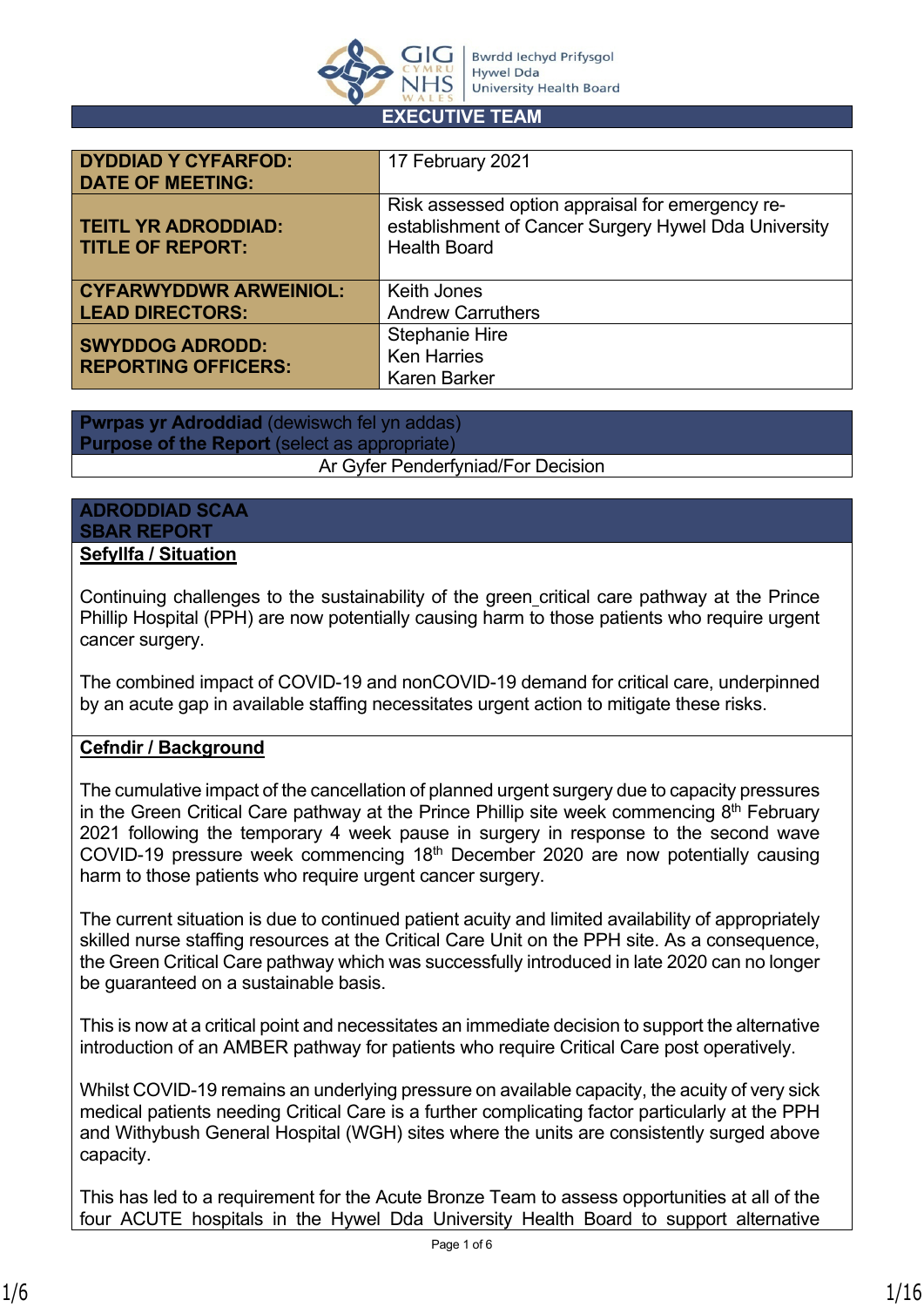solutions to maintain the restart of cancer surgery and reduce the backlog of patients awaiting procedures. At the present time, there are approximately 54 patients awaiting surgery as a first definitive treatment and approximately 100 patients awaiting urgent secondary procedures as part of their continuing treatment plans.

#### **Asesiad / Assessment**

#### **Current situation:**

| <b>BGH</b> | <b>Waiting List priorities by specialty</b>                                                                                                                                                                                                                                                                                                 | <b>Waiting List booking</b>                                                                                                                                                                                                                                                                                                                                                                                                                                                                                                                              | <b>Pre Assessment</b>                                                                                                                                                                                                                            |  |
|------------|---------------------------------------------------------------------------------------------------------------------------------------------------------------------------------------------------------------------------------------------------------------------------------------------------------------------------------------------|----------------------------------------------------------------------------------------------------------------------------------------------------------------------------------------------------------------------------------------------------------------------------------------------------------------------------------------------------------------------------------------------------------------------------------------------------------------------------------------------------------------------------------------------------------|--------------------------------------------------------------------------------------------------------------------------------------------------------------------------------------------------------------------------------------------------|--|
|            | Completed                                                                                                                                                                                                                                                                                                                                   | Ready                                                                                                                                                                                                                                                                                                                                                                                                                                                                                                                                                    | Ready                                                                                                                                                                                                                                            |  |
|            | Theatre availability<br><b>NCEPOD and Obstetrics covered</b>                                                                                                                                                                                                                                                                                | <b>GREEN</b><br>Elective HDU / Enhanced Care                                                                                                                                                                                                                                                                                                                                                                                                                                                                                                             | <b>GREEN</b><br>Admission and pre and post-operative flow                                                                                                                                                                                        |  |
|            | Monday, Tuesday, Wednesday-DSU 1-6<br>sessions<br>Retain focus on Gynae Un Scheduled<br>Care (USC) priority group. All Health<br>Board (HB) Gynae. clinical teams<br>involved in priority discussions and<br>operating arrangements.                                                                                                        | Not logistically possible due to CritCare<br>layout.<br>Risk of small CritCare bed base, and related<br>staffing profile and pressure from emergent<br>Level 3 demand.                                                                                                                                                                                                                                                                                                                                                                                   | Rhiannon $x 6 - b$ eds - 24/7<br>Patient flow flexing between Rhiannon and<br>$\bullet$<br>Day Surgery Unit (DSU) Ward areas as<br>required.                                                                                                     |  |
| <b>GGH</b> | <b>Waiting List priorities by specialty</b><br>Completed                                                                                                                                                                                                                                                                                    | <b>Waiting List booking</b><br>Ready                                                                                                                                                                                                                                                                                                                                                                                                                                                                                                                     | <b>Pre Assessment</b><br>Ready                                                                                                                                                                                                                   |  |
|            | Theatre availability<br>NCEPOD, Trauma and Obstetrics covered<br>Monday to Friday - Main Theatre 2 - 10<br>sessions*<br>Mon AM only - LA Eyes via MADOG<br>$\bullet$<br>Tuesday - ENT via Tysul<br>$\bullet$<br>Wednesday - GA Urology via TYSUL<br>$\bullet$<br>Thursday AM only - GA / LA eyes via<br>$\bullet$<br><b>TYSUL and MADOG</b> | <b>GREEN</b><br>Elective HDU / Enhanced Care<br>Within Amber side of CritCare and may be<br>limited by emergent Level 3 demand.<br>(However location of least risk)                                                                                                                                                                                                                                                                                                                                                                                      | <b>GREEN</b><br>Admission and pre and post-operative flow<br>28/1/21 - Tysul available for up to 10 beds from<br>Tuesday to Friday evening<br>*Unable to use full theatre capacity or patient potential<br>due to limited bed base availability. |  |
| PPH        | <b>Waiting List priorities by specialty</b><br>Completed                                                                                                                                                                                                                                                                                    | <b>Waiting List booking</b><br>Ready                                                                                                                                                                                                                                                                                                                                                                                                                                                                                                                     | <b>Pre Assessment</b><br>Ready                                                                                                                                                                                                                   |  |
|            | Theatre availability<br>Monday to Friday - Main Theatre 1 - 10<br>sessions<br>Monday - Colorectal<br>$\bullet$<br>Tuesday - Urology AM<br>$\bullet$<br>Wednesday - Breast<br>$\bullet$<br>Thursday - Colorectal<br>$\bullet$<br>Friday - Breast<br>$\bullet$                                                                                | <b>GREEN</b><br>Elective HDU / Enhanced Care<br>Risk of small funded CritCare bed base, and<br>related staffing profile and pressure from<br>emergent Level 3 demand.<br>Option re GREEN High Dependency Unit<br>(HDU) is contingent on number and acuity of<br>COVID +ve / recovering +Ve<br>Opt1: Leave Critical Care Unit (CCU) side<br>room as AMBER. Use two bed spaces in<br>CCU for GREEN HDU pathway. Keep RED<br>within Intensive Care Unit (ICU) 5-bed<br>space.<br>Opt 2: Flip CCU / ICU footprint, deep clean,<br>create GREEN HDU x 4 beds. | <b>GREEN</b><br>Admission and pre and post-operative flow<br>$\bullet$<br>28/1/21 - 14 beds on Ward 7 - 24/7                                                                                                                                     |  |
| <b>WGH</b> | <b>Waiting List priorities by specialty</b>                                                                                                                                                                                                                                                                                                 | <b>Waiting List booking</b>                                                                                                                                                                                                                                                                                                                                                                                                                                                                                                                              | <b>Pre Assessment</b>                                                                                                                                                                                                                            |  |
|            | Completed                                                                                                                                                                                                                                                                                                                                   | Ready                                                                                                                                                                                                                                                                                                                                                                                                                                                                                                                                                    | Ready                                                                                                                                                                                                                                            |  |

#### **Bronglais General Hospital (BGH)**

6 Ward Beds available on Rhiannon Ward – Green Pathway. HDU capacity available – Amber only. No colorectal major elective cases have been managed at BGH since August 2019. No theatre and ward management of Nephrectomy or H&N patients

#### **Glangwili General Hospital (GGH)**

Limited ward bed capacity for the green pathway on Tysul Ward – only able to open from a Tuesday morning – Friday evening.

Current ward staff are not managing major Colorectal and urology patients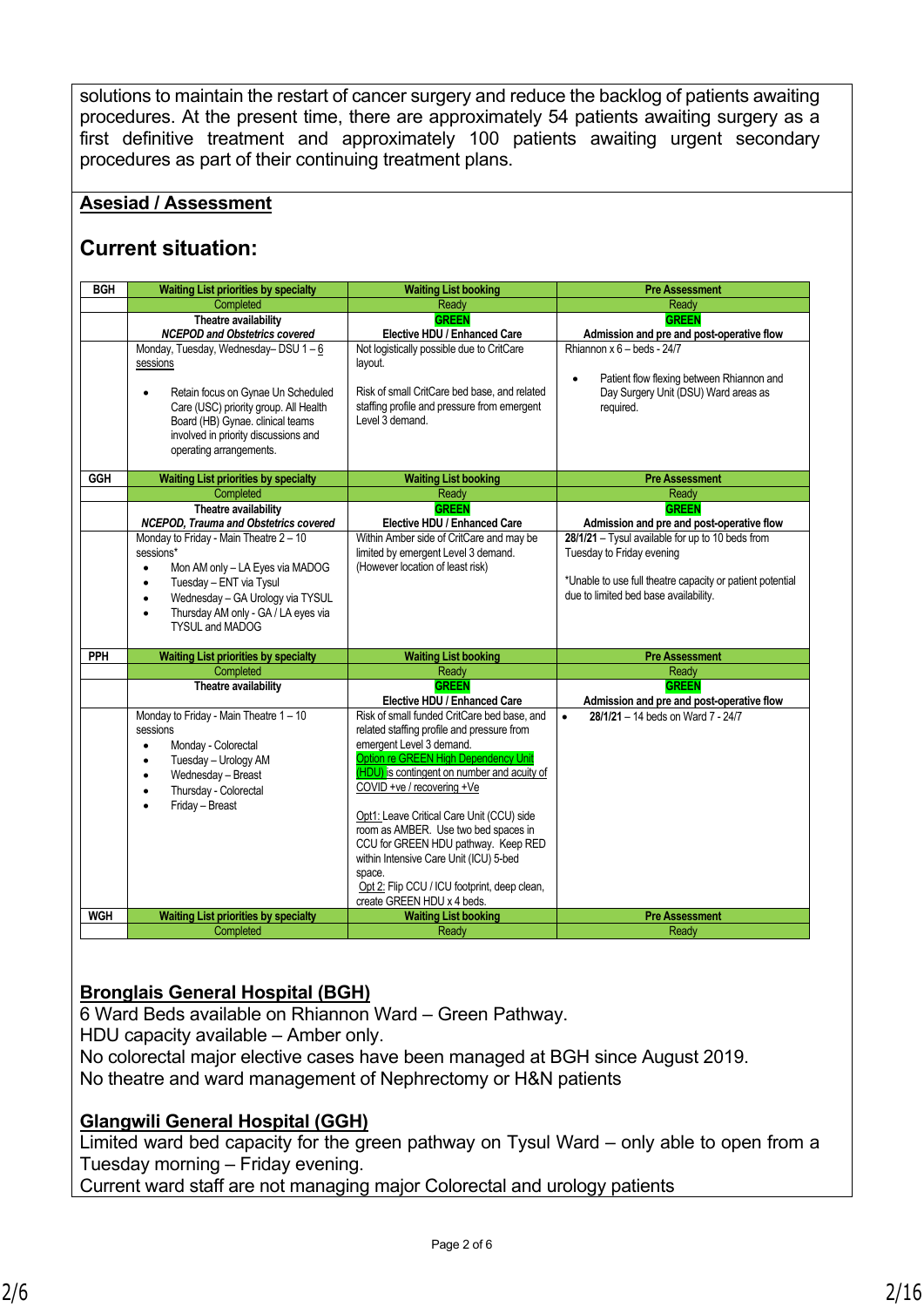Able to accommodate 2 night stay Head & Neck, Urology and Endocrinology patients for ward – ward surgery.

No Green HDU post op pathway.

DSU is available with limited capacity but is constrained by the fact the USC patients mainly require an inpatient stay.

#### **PPH**

14 Green pathway beds available on Ward 7.

No Green HDU post operative pathway.

Ward staff able to manage all major Colorectal, Urology, Gynae, Breast and General Surgery patients

To date, no Head and Neck (ENT) and Endocrinology patients have been managed through this ward.

#### **WGH**

No Green pathway available.

#### **Remedial options considered:**

#### **Option 1**

- Clinicians to take a risk assessment on not continuing with the Green Pathway for Elective patients.
- HB assume the risk of moving away from the National Pathway to provide a Green Pathway or a Green Site.

#### **Option 2**

- Locate a 24/7, 7 days per week, Green pathway ward at GGH and move all the Colorectal and Urology patients that require post operative HDU. Continue with the Head and Neck, ENT and Endocrinology inpatient workload.
- Ophthalmology urgent patients continue via Madog Suite.
- Paediatric surgery continues to be facilitated via the DSU at GGH.

#### **Option 3**

- Agree to cap all unscheduled care admissions into PPH critical care with treat stabilise and transfer.
- All new patients that require admission to CCU move to GGH.
- Flip the existing CCU to accommodate Green Pathway elective patients requiring HDU post op by stabilising patients and transferring to GGH.

#### **Option 4**

- Move all elective colorectal surgery for patients requiring HDU post operative to BGH.
- HDU would remain Amber and there would be a risk around Delayed Transfers of Care (DTOC) patients.

#### **Option 5**

To develop a hybrid across all sites with cancer surgery being introduced on all sites supported by Green ward space with an amber Critical care pathway.

Due to the urgent requirement for patients currently listed to receive their planned urgent surgery, this requires an immediate decision to support the introduction of an AMBER pathway for patients who require Critical care post operatively. Patients will continue to be admitted pre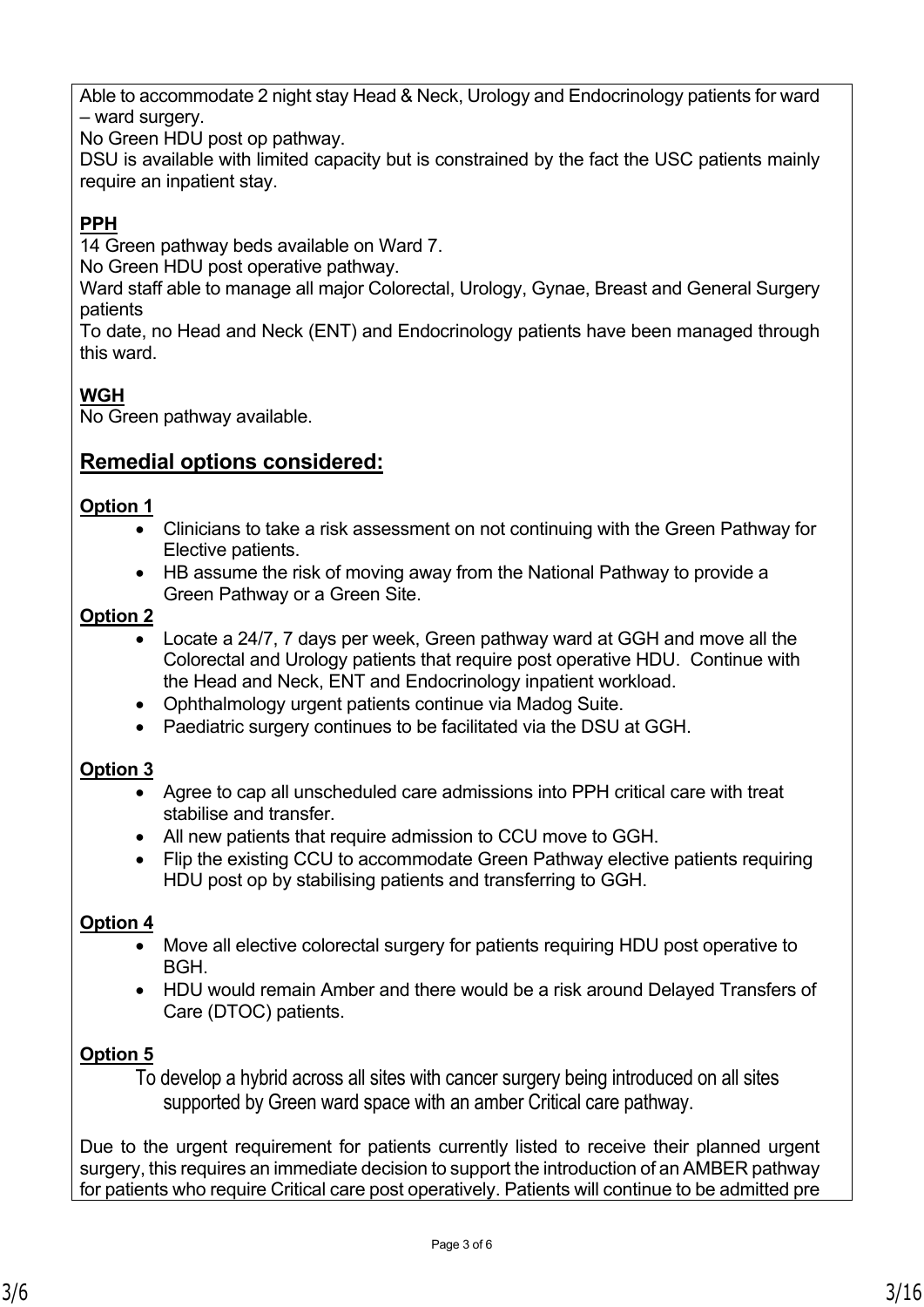and post operatively via dedicated Green ward based capacity but those patients requiring post-operative critical care support will receive this via an AMBER critical care facility.

This will mitigate the risk of further cancelled procedures due to the lack of a Critical Care Green pathway at Prince Philip Hospital. It is proposed that this approach is adopted at all four hospital sites at the earliest opportunity and mirrors the principles outlined in Option 5 above.

Whilst immediate plans are being progressed for support of this pathway via GGH for patients requiring major Colorectal, Urology and Head & Neck surgery, (to mitigate the current unavailability of this pathway at PPH), plans are also being progressed to re-establish similar pathways for Colorectal surgery at BGH & WGH respectively when local circumstances allow.

It should be noted that this proposed approach varies from the current agreed clinical guidance for these patients to be managed via a protected Green pathway. In view of the increased potential risk of possible COVID-19 transmission for patients in an AMBER critical care area in comparison to a protected dedicated Green critical care facility, the comparative risks have been formally assessed by the Planned Care Directorate (attached) and the recommended action is supported by the Deputy Medical Director (Acute Services) and the Associate Director of Nursing (Acute). The supporting Risk Assessment is appended.

In assessing this risk, the alternative of patients being admitted via emergency pathways to enable urgent access to surgery (with increased risks of exposure to COVID-19 transmission) have been considered.

#### **Argymhelliad / Recommendation**

The recommendation is to seek urgent approval from the Executive Team to support the principle of an AMBER critical care pathway on all four hospital sites for patients requiring urgent planned surgery. Urgent progress in implementing an AMBER critical care pathway will mitigate the current risks of further delay to surgery for these patients due to the current unsustainability of a dedicated Green critical care pathway at Prince Philip Hospital.

This proposal, which varies from the current agreed clinical guidance for these patients to be managed via a protected Green pathway, requires urgent approval due to the urgent need to recommence surgery at the earliest opportunity in view of the risks to patients associated with further delays in treatment.

| <b>Amcanion: (rhaid cwblhau)</b><br><b>Objectives: (must be completed)</b>                              |                                                                                                                       |
|---------------------------------------------------------------------------------------------------------|-----------------------------------------------------------------------------------------------------------------------|
| Committee ToR Reference:<br>Cyfeirnod Cylch Gorchwyl y Pwyllgor:                                        | 5.4<br>Assure that best practice and national quidelines<br>are adopted in service development plans and<br>pathways. |
| Cyfeirnod Cofrestr Risg Datix a Sgôr<br>Cyfredol:<br><b>Datix Risk Register Reference and</b><br>Score: | Scheduled Care 632 – Current Risk Score 16                                                                            |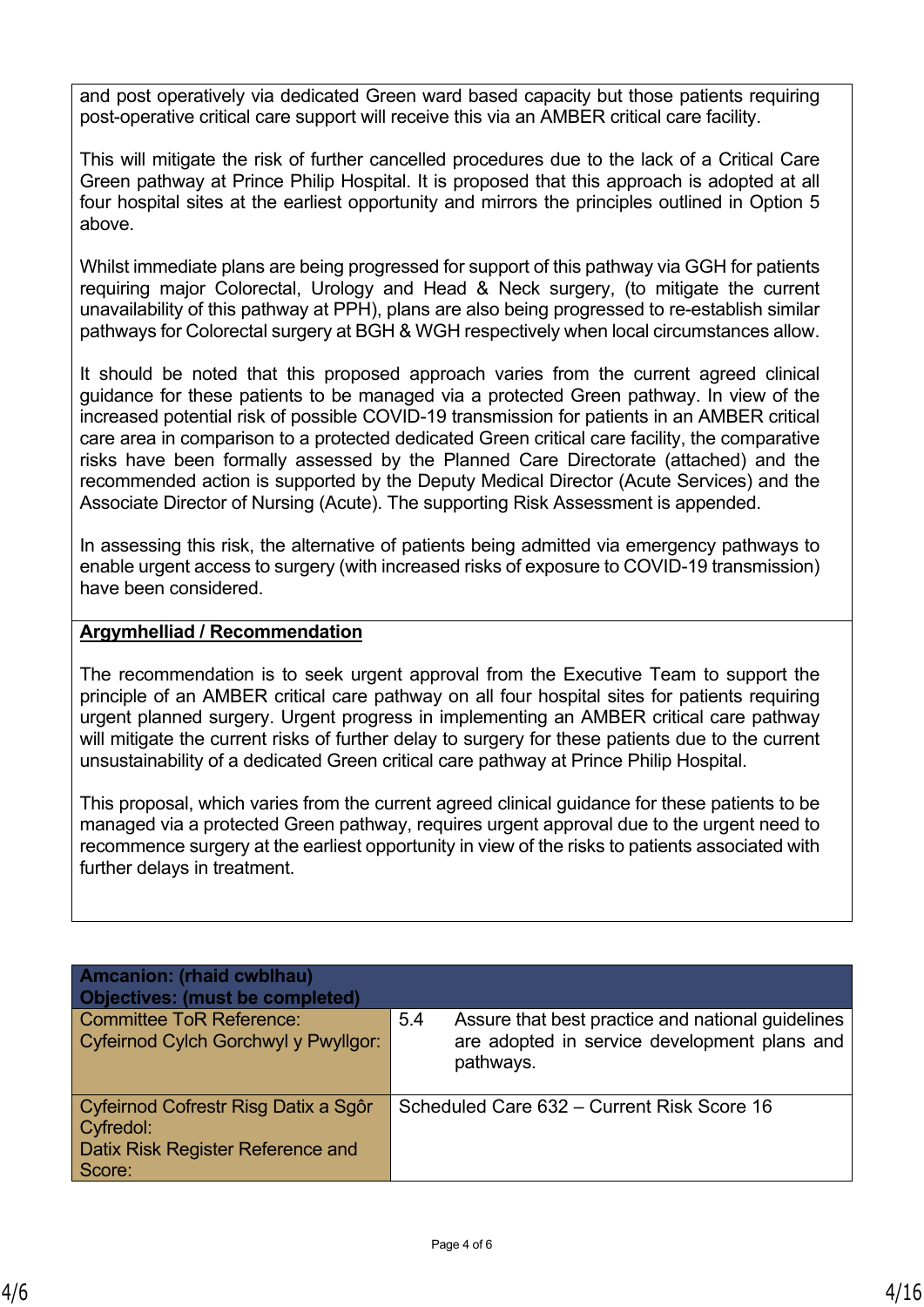| Safon(au) Gofal ac lechyd:<br>Health and Care Standard(s):                                                                      | 3.1 Safe and Clinically Effective Care<br>5.1 Timely Access<br>Choose an item.<br>Choose an item.                                                                                                                                                                                                                                 |
|---------------------------------------------------------------------------------------------------------------------------------|-----------------------------------------------------------------------------------------------------------------------------------------------------------------------------------------------------------------------------------------------------------------------------------------------------------------------------------|
| Nodau Gwella Ansawdd:<br>Quality Improvement Goal(s):                                                                           | <b>Protect Patients From Avoidable Harm From care</b><br>Focus On What Matters To Patients, Service Users,<br>Their Families and Carers, and Our Staff<br>Choose an item.<br>Choose an item.                                                                                                                                      |
| <b>Amcanion Strategol y BIP:</b><br><b>UHB Strategic Objectives:</b>                                                            | 5. Deliver, as a minimum requirement, outcome and<br>delivery framework work targets and specifically<br>eliminate the need for unnecessary travel & waiting<br>times, as well as return the organisation to a sound<br>financial footing over the lifetime of this plan<br>Choose an item.<br>Choose an item.<br>Choose an item. |
| <b>Amcanion Llesiant BIP:</b><br><b>UHB Well-being Objectives:</b><br><b>Hyperlink to HDdUHB Well-being</b><br><b>Statement</b> | Improve Population Health through prevention and<br>early intervention<br>Improve efficiency and quality of services through<br>collaboration with people, communities and partners<br>Choose an item.<br>Choose an item.                                                                                                         |

| <b>Gwybodaeth Ychwanegol:</b><br><b>Further Information:</b>                                                                                                                                                                  |                                                                                                                                  |
|-------------------------------------------------------------------------------------------------------------------------------------------------------------------------------------------------------------------------------|----------------------------------------------------------------------------------------------------------------------------------|
| Ar sail tystiolaeth:<br>Evidence Base:                                                                                                                                                                                        | WG National Planned Care Programme<br><b>WG Eye Care Measures</b><br>National Clinical guidance Surgical pathway in COVID-<br>19 |
| <b>Rhestr Termau:</b><br><b>Glossary of Terms:</b>                                                                                                                                                                            | Reflected within the report                                                                                                      |
| Partïon / Pwyllgorau â ymgynhorwyd<br>ymlaen llaw y Pwyllgor Cynllunio<br><b>Busnes a Sicrhau Perfformiad:</b><br>Parties / Committees consulted prior<br>to Business Planning and<br><b>Performance Assurance Committee:</b> | <b>Audit and Risk Assurance Committee</b><br><b>Planned Care Directorate</b>                                                     |

| <b>Effaith: (rhaid cwblhau)</b><br>Impact: (must be completed) |                     |
|----------------------------------------------------------------|---------------------|
| <b>Ariannol / Gwerth am Arian:</b>                             | Reflected in report |
| <b>Financial / Service:</b>                                    |                     |
| <b>Ansawdd / Gofal Claf:</b>                                   | Reflected in report |
| <b>Quality / Patient Care:</b>                                 |                     |
|                                                                |                     |
|                                                                |                     |
|                                                                |                     |
|                                                                |                     |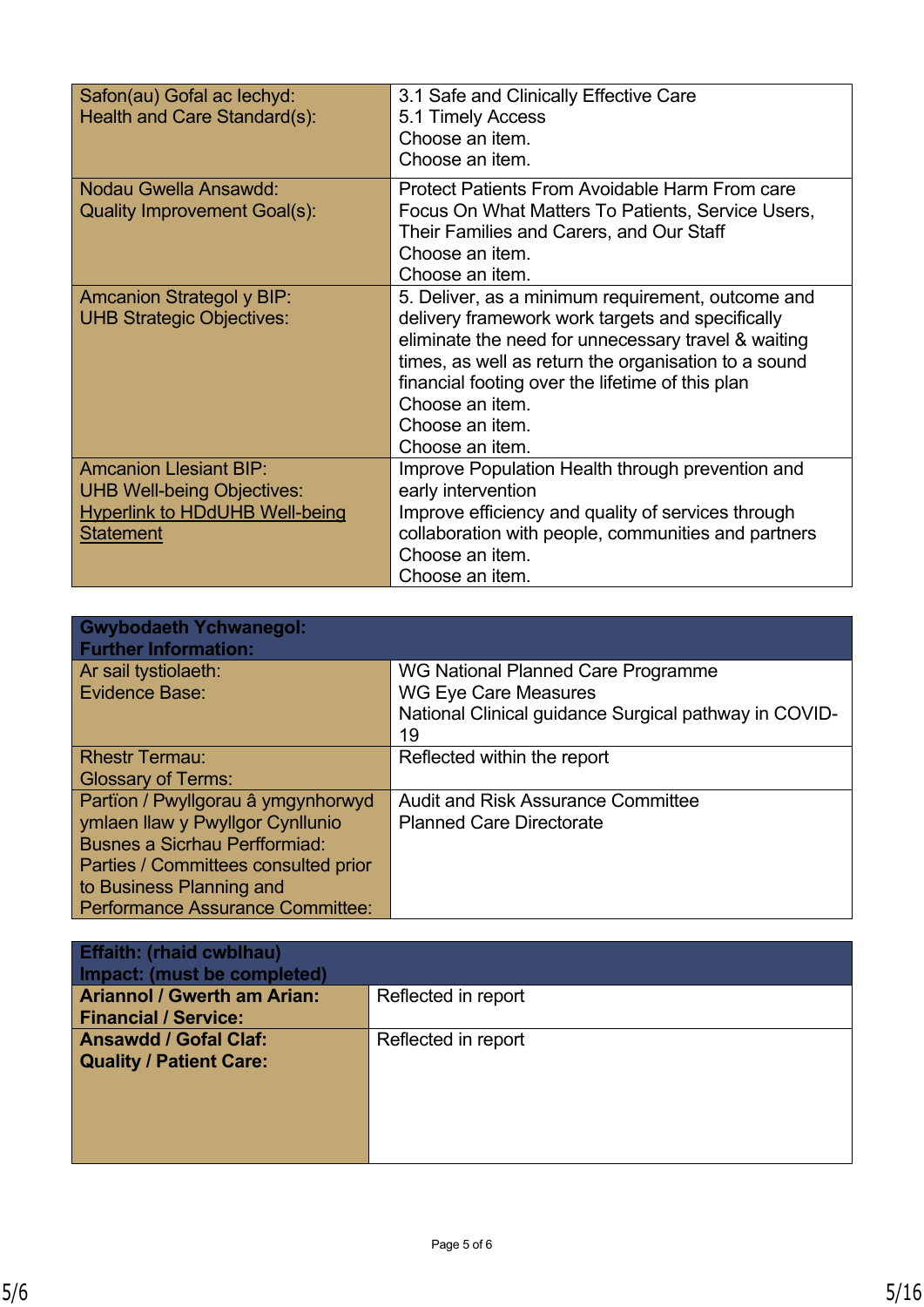| Gweithlu:<br><b>Workforce:</b>    | Reflected in report |
|-----------------------------------|---------------------|
| Risg:<br><b>Risk:</b>             | Reflected in report |
| <b>Cyfreithiol:</b><br>Legal:     | N/A                 |
| Enw Da:<br><b>Reputational:</b>   | N/A                 |
| Gyfrinachedd:<br><b>Privacy:</b>  | N/A                 |
| Cydraddoldeb:<br><b>Equality:</b> | N/A                 |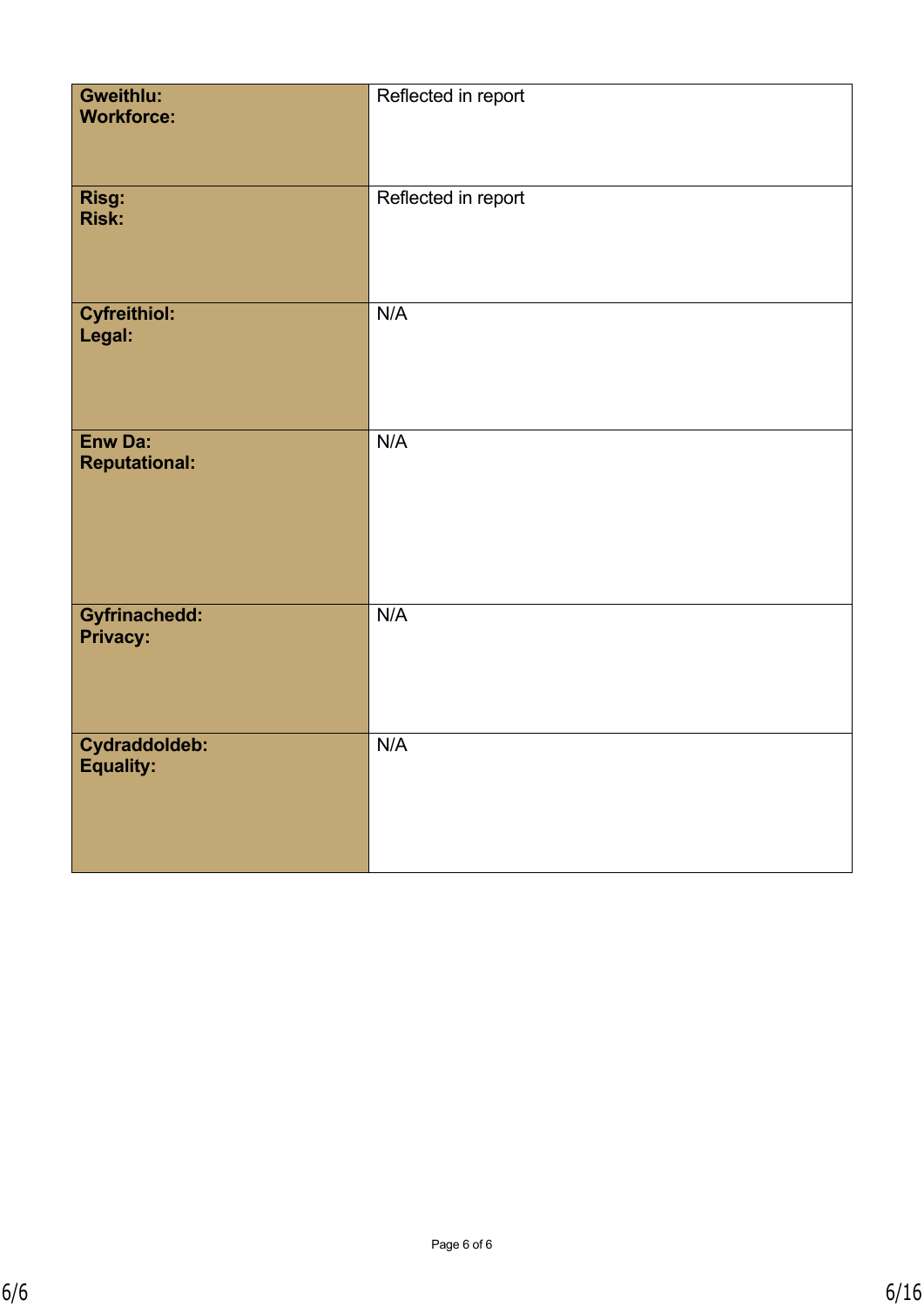| Datix ref:<br>Date of entry:               | 10th February 2021                                                                                                                   | Any previous<br>reference<br>number: |              |
|--------------------------------------------|--------------------------------------------------------------------------------------------------------------------------------------|--------------------------------------|--------------|
| Name of<br>person<br>identifying<br>risk : | <b>Ken Harries Clinical</b><br><b>Director</b><br><b>Stephanie Hire General</b><br>Manager<br>Karen Barker Head of<br><b>Nursing</b> | <b>Contact</b><br>email/phone:       | 01267 229741 |

#### **Risk Ownership**

| INJIN VWHUIJHIN                    |                                                      |
|------------------------------------|------------------------------------------------------|
| <b>Executive Directorate:</b>      |                                                      |
| <b>Delegated Risk Owner: (OPS)</b> | Andrew Carruthers /Keith Jones / Mark Henwood / Sian |
| <b>ONLY)</b>                       | Passey                                               |
| <b>Management/Service Lead:</b>    |                                                      |
|                                    |                                                      |

#### **Risk Location**

| Directorate:<br><b>Scheduled Care</b> | Service or<br>Department: | <b>Critical Care</b> |
|---------------------------------------|---------------------------|----------------------|
|---------------------------------------|---------------------------|----------------------|

#### **Risk Identification**

| Title of risk:                    | Amber pathway in Critical Care for post-operative Cancer patients. |  |                                              |  |                      |  |
|-----------------------------------|--------------------------------------------------------------------|--|----------------------------------------------|--|----------------------|--|
| Date risk<br>identified:          | 10th February 2021                                                 |  | How risk was<br>identified (risk<br>source): |  | Acute Bronze meeting |  |
| <b>Type of Risk</b><br>choose one | Operational $  \sqrt$                                              |  | Strategic                                    |  | Project              |  |

#### **Risk Statement:**

Describe the risk, work activity, environment or process being assessed. What is the risk to the Health Board?

There is a risk that patients cannot access a green Critical Care pathway post operatively.

This is caused by the current situation within the Hywel Dda University Health Board regarding Cancer surgery due to continued acuity at the Critical Care Unit on the Prince Philip Hospital site, the Green Critical Care pathway which has been successfully introduced in late 2020 can no longer be supported.

This is now at a critical point and needing immediate decision to support the introduction of an Amber pathway for patients who require Critical Care post operatively. This will support the immediate reintroduction of cancer surgery which is temporarily suspended due to the lack of a Critical Care Green pathway .It must be acknowledged that whether the risk is reduced due to ability and approval

| <b>Risk Matrix</b>    | Likelihood $\rightarrow$ |              |              |            |                  |
|-----------------------|--------------------------|--------------|--------------|------------|------------------|
| Severity $\downarrow$ | Rare - 1                 | Unlikely - 2 | Possible - 3 | Likely - 4 | Almost certain - |
| Catastrophic - 5      |                          | 10           | 15.          | 20         | 25               |
| Major - 4             |                          |              | 12           | 16         | 20               |
| Moderate - 3          |                          |              |              | 12         | 15               |
| Minor - 2             |                          |              |              |            | 10               |
| Rare - 1              |                          |              |              |            |                  |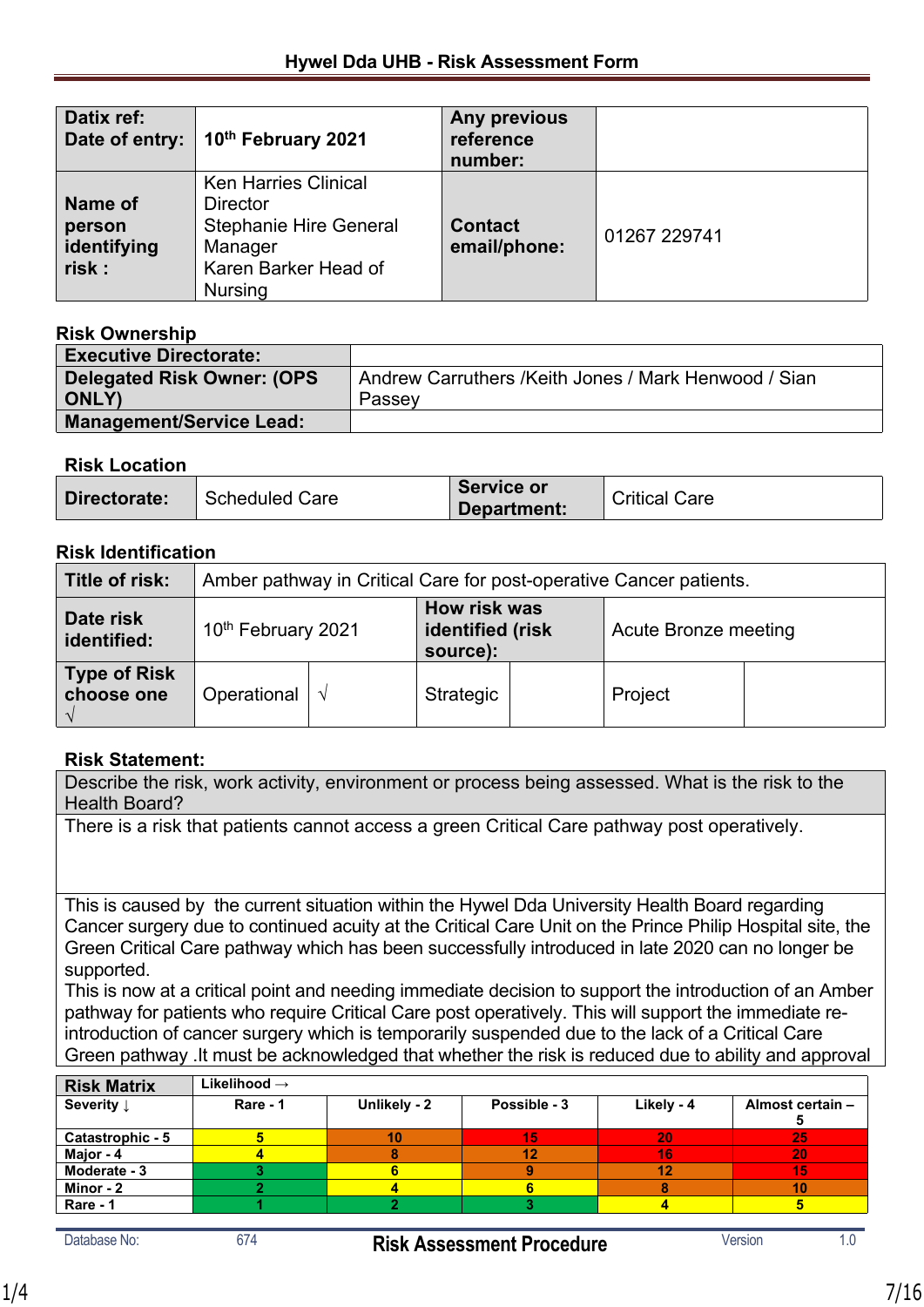to provide an Amber pathway with minimal risk of COVID-19 transmission, as noted in our Critical Care Units that there still remains the potential of transmission which needs to be noted.

This could lead to, or have an impact on

Without urgent surgery, these patients will potentially come to further harm due to their diagnosis. Patients are already delayed in the system and presenting as emergencies which results in emergency use of Amber pathways. It also means that they are not as medically optimised or pre tested for COVID-19 in the normal routine manner that has been established in line with national guidance.

Location of the Risk Critical Care capacity.

| What is the cost of<br>correcting the loss<br>if the risk<br>materialises: | What is the<br>financial cost<br>based on? |  |
|----------------------------------------------------------------------------|--------------------------------------------|--|
|                                                                            |                                            |  |

**Please √ the one DOMAIN under which this risk lies:**

| <b>Safety, patient staff</b><br>or public     | <b>Quality, Complaints or Audit</b>                  | <b>Workforce &amp; OD</b>                        |  |
|-----------------------------------------------|------------------------------------------------------|--------------------------------------------------|--|
| <b>Statutory Duty or</b><br><b>Inspection</b> | <b>Adverse Publicity or</b><br><b>Reputation</b>     | <b>Business Objectives or</b><br><b>Projects</b> |  |
| <b>Finance including</b><br><b>Claims</b>     | <b>Service/Business</b><br>interruptions/disruptions | <b>Environmental</b>                             |  |

#### **Inherent Risk Score (Likelihood x Severity = Risk Score)**

What is the score **WITHOUT** any control measures?

Using the risk matrix overleaf, evaluate the **inherent** risk rating. This is the risk score **WITHOUT**  control measures in place.

| Inherent<br>likelihood |  | $\overline{\phantom{a}}$<br><b>Inherent</b><br>impact | ັ | $=$ Inherent $ _{20}$<br>risk rating |  |
|------------------------|--|-------------------------------------------------------|---|--------------------------------------|--|
|------------------------|--|-------------------------------------------------------|---|--------------------------------------|--|

**Control Measures currently in place -** List the current control measures in place to minimise the potential impact of harm and reduce the risk, these must be **IN PLACE AND WORKING** to be a control.

#### **Control measures**

1. Suspended Green pathway was in place but for reasons detailed is no longer available to patients.

 $\overline{2}$ 

| <b>Risk Matrix</b>    | Likelihood $\rightarrow$ |              |              |            |                  |
|-----------------------|--------------------------|--------------|--------------|------------|------------------|
| Severity $\downarrow$ | Rare - 1                 | Unlikely - 2 | Possible - 3 | Likely - 4 | Almost certain - |
| Catastrophic - 5      |                          |              | 15           | 20         | -25              |
| Major - 4             |                          |              | 12           | 16         | 20               |
| Moderate - 3          |                          |              |              | 12         | 15               |
| Minor - 2             |                          |              |              |            | 10               |
| Rare - 1              |                          |              |              |            |                  |
|                       |                          |              |              |            |                  |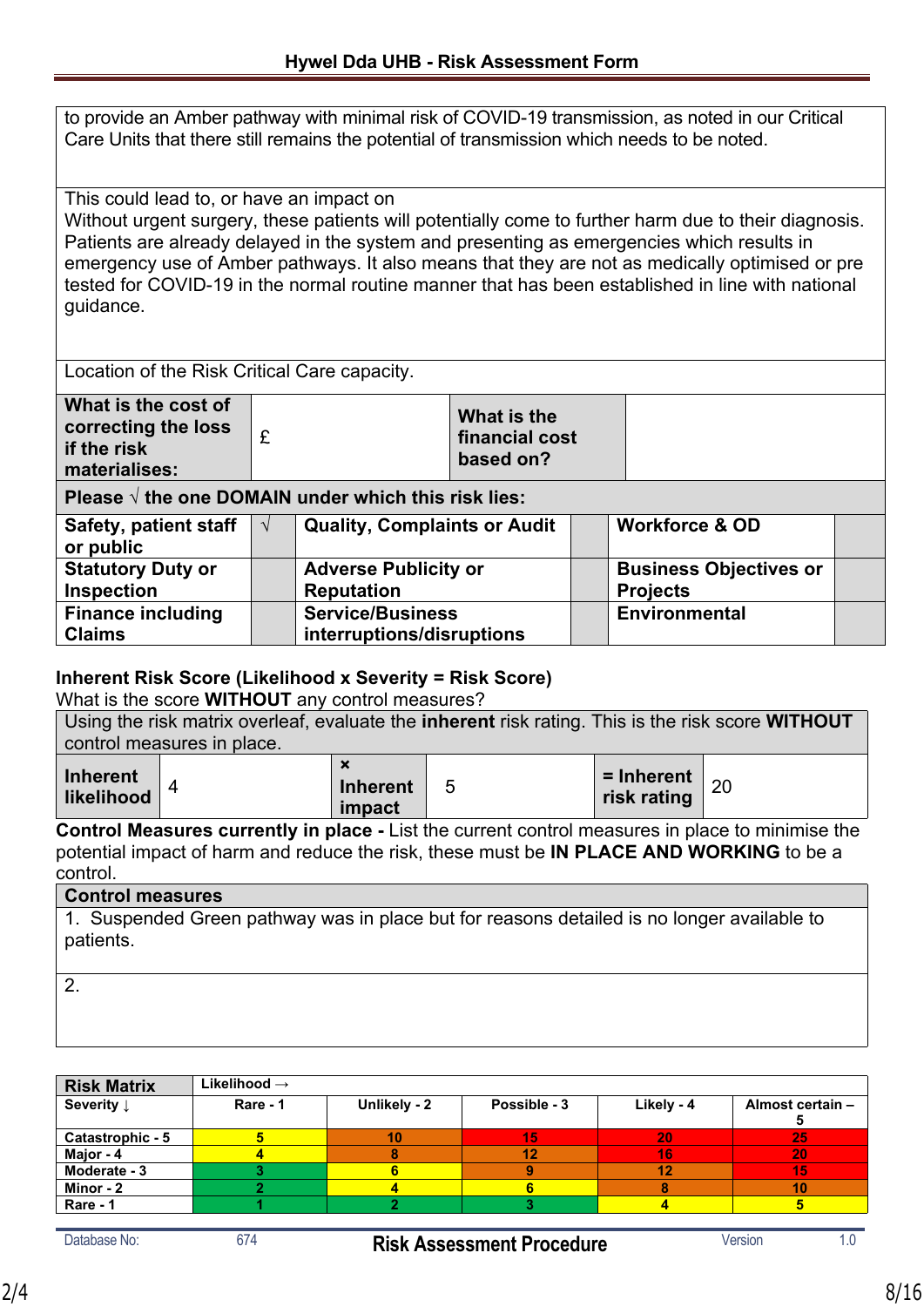#### **Current Risk Score (Likelihood x Severity = Risk Score)**

| Using the risk matrix below, identify the <b>current</b> risk rating. This is the risk score <b>WITH</b> control |  |                          |   |                            |    |
|------------------------------------------------------------------------------------------------------------------|--|--------------------------|---|----------------------------|----|
| measures in place.                                                                                               |  |                          |   |                            |    |
| Current  <br>  likelihood                                                                                        |  | <b>Current</b><br>impact | 5 | $=$ Current<br>risk rating | 20 |

### **Risk Action Plan** Please specify actions that address the cause of the risk **(clear and concise)** )

| <b>Actions must be SMART:</b> Specific, Measurable,<br>Achievable, Realistic and Time-bound.                                                                                 | By<br>whom                         | By when                                                        | Cost of<br>action |
|------------------------------------------------------------------------------------------------------------------------------------------------------------------------------|------------------------------------|----------------------------------------------------------------|-------------------|
| 1. To implement a post-operative AMBER critical care<br>pathway                                                                                                              | Approval<br>by ET                  | <b>ASAP</b>                                                    |                   |
| 2. All patients waiting have been clinically risk stratified<br>with the Specialty Clinical Lead as to order of priority<br>needing both surgery and post-operative pathway. | Clinical<br>Lead and<br><b>SDM</b> | Completed<br>and<br>reviewed<br>daily patient<br>by patient    |                   |
| 3. Patients able to access Green ward to ward pathway<br>are currently being prioritised and planned for surgery.                                                            | Clinical<br>Lead and<br><b>SDM</b> | Completed<br>and<br>reviewed<br>daily<br>patient by<br>patient |                   |

#### **Target Risk Score (Likelihood x Severity = Risk Score)**

| Using the risk matrix, identify the <b>target</b> risk rating. This is the risk score you are trying to |  |                 |  |             |    |
|---------------------------------------------------------------------------------------------------------|--|-----------------|--|-------------|----|
| achieve when the actions are put in place.                                                              |  |                 |  |             |    |
| $\left  \frac{\text{Target}}{\text{likelihood}} \right  2$                                              |  | <b>× Target</b> |  | $=$ Target  | 10 |
|                                                                                                         |  | impact          |  | risk rating |    |

#### **Risk Review & Monitoring (for management completion)**

| <b>Risk Matrix</b>    | Likelihood $\rightarrow$ |              |              |            |                  |
|-----------------------|--------------------------|--------------|--------------|------------|------------------|
| Severity $\downarrow$ | Rare - 1                 | Unlikely - 2 | Possible - 3 | Likely - 4 | Almost certain - |
| Catastrophic - 5      |                          | 10           | 15           | 20         | 25               |
| Major - 4             |                          |              |              | 16         | 20               |
| Moderate - 3          |                          |              |              | 12         | 15               |
| Minor - 2             |                          |              |              |            | 10               |
| Rare - 1              |                          |              |              |            |                  |
|                       |                          |              |              |            |                  |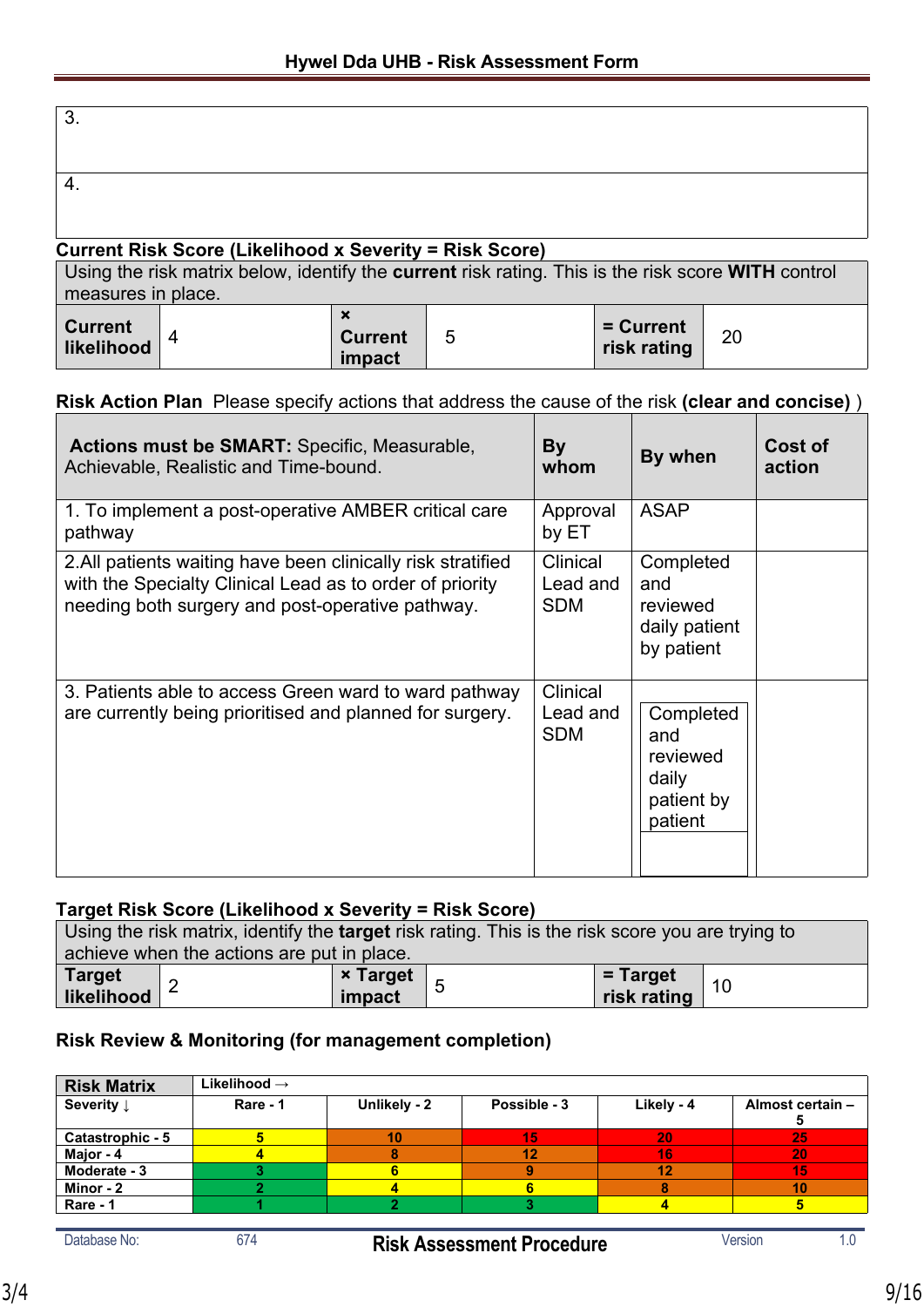| Identify the Lead Assurance Committee<br>or Sub-Committee this risk should be<br>reported to? | Due to significance of current risk, Executive team are<br>asked to review as unable to wait for OQSESC. |                                    |                               |
|-----------------------------------------------------------------------------------------------|----------------------------------------------------------------------------------------------------------|------------------------------------|-------------------------------|
| Identify the local management group<br>should this risk should be monitored at?               | <b>Acute Bronze</b>                                                                                      |                                    |                               |
| Is this risk to be entered onto your<br>service risk register in Datix? (yes/no)              | yes                                                                                                      | <b>Frequenc</b><br>y of<br>review. | Weekly via Bronze<br>meeting. |

| <b>Risk Matrix</b>    | Likelihood $\rightarrow$ |              |              |            |                  |
|-----------------------|--------------------------|--------------|--------------|------------|------------------|
| Severity $\downarrow$ | Rare - 1                 | Unlikely - 2 | Possible - 3 | Likely - 4 | Almost certain - |
| Catastrophic - 5      |                          | 10           | 15           | 20         | -25              |
| Major - 4             |                          |              |              | 16         | 20               |
| Moderate - 3          |                          |              |              | 12         | 15               |
| Minor - 2             |                          |              |              |            | 10               |
| Rare - 1              |                          |              |              |            |                  |

Database No: 674 **Risk Assessment Procedure** Version 1.0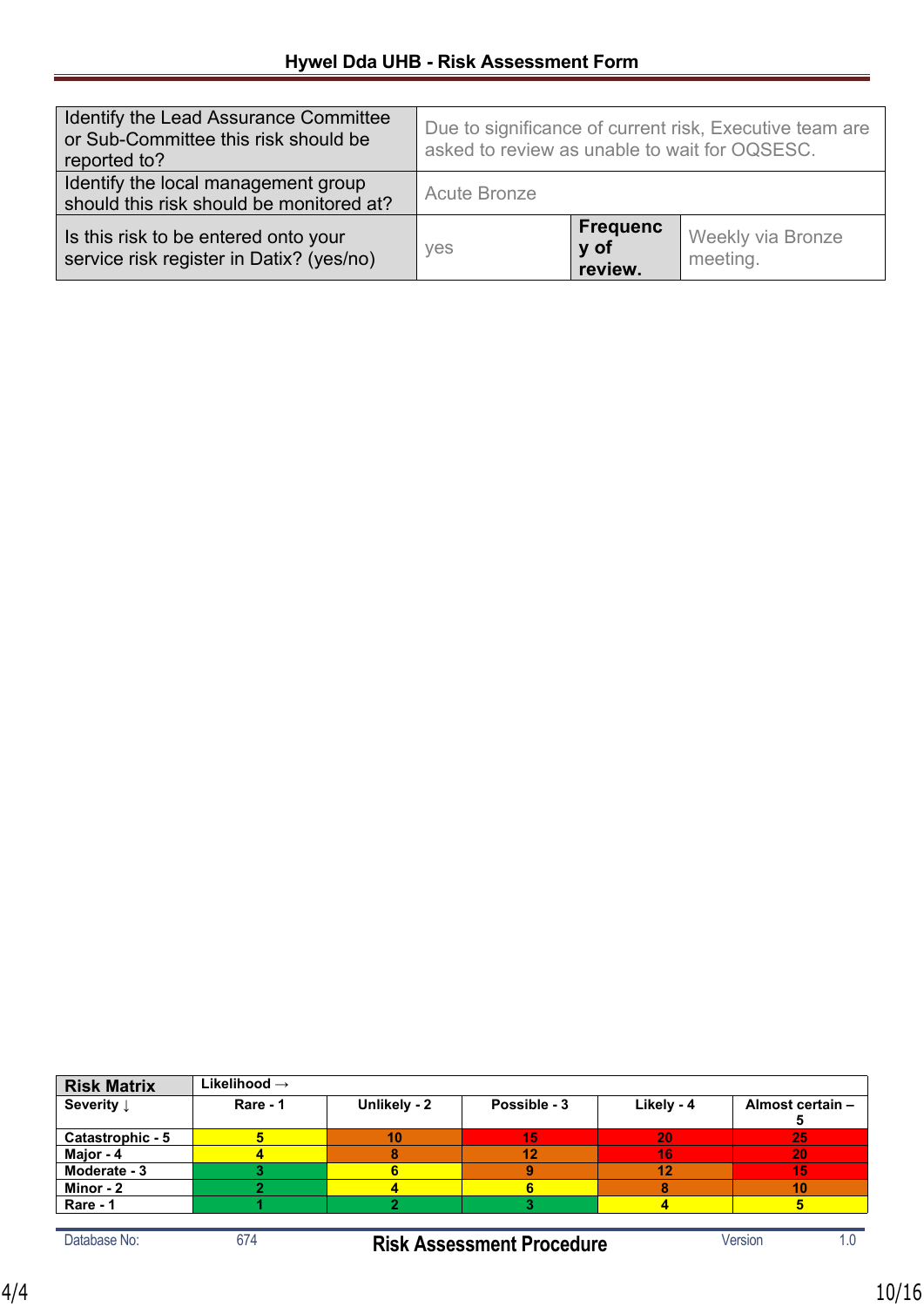

## Implementation of Amber Critical Care Pathway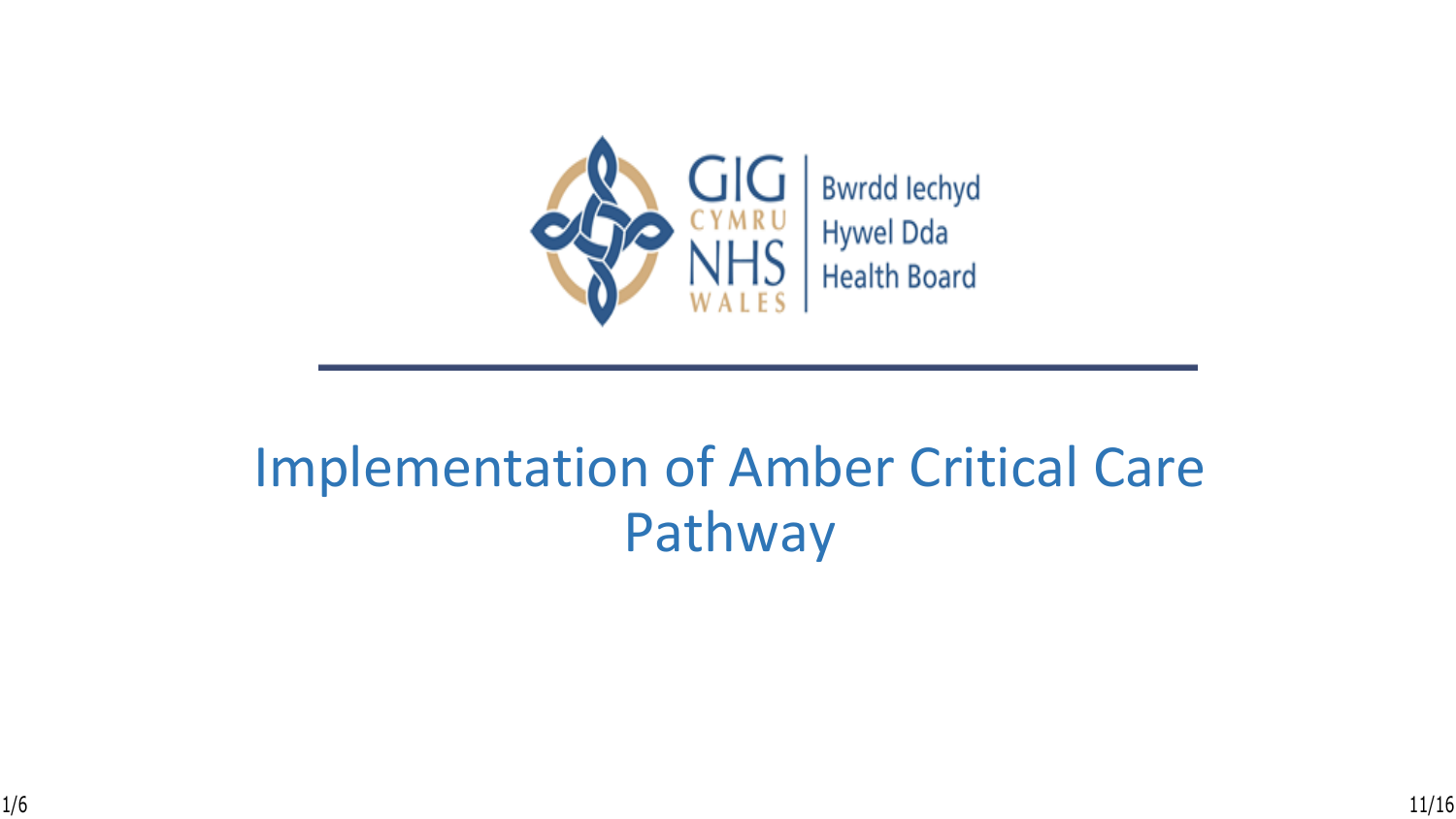# **Situation**

- Continuing challenges to the sustainability of the Green Critical Care pathway at the Prince Phillip Hospital (PPH) are now potentially causing harm to those patients who require urgent cancer surgery.
- The combined impact of COVID-19 and non COVID-19 demand for critical care, underpinned by an acute gap in available staffing necessitates urgent action to mitigate these risks.
- The current situation is due to continued patient acuity and limited availability of appropriately skilled nurse staffing resources at the Critical Care Unit on the PPH site. As a consequence, the Green Critical Care pathway which was successfully introduced in late 2020 can no longer be guaranteed on a sustainable basis.
- This became evident in February 2021 and as a result, there was a requirement to consider alternative pathways including the introduction of an AMBER pathway for patients who require Critical Care post operatively
- Whilst COVID-19 remains an underlying pressure on available capacity, the acuity of very sick medical patients needing Critical Care is a further complicating factor particularly at the PPH and Withybush General Hospital (WGH) sites where the units are consistently surged above capacity
- Option appraisal was undertaken to consider the management of these patients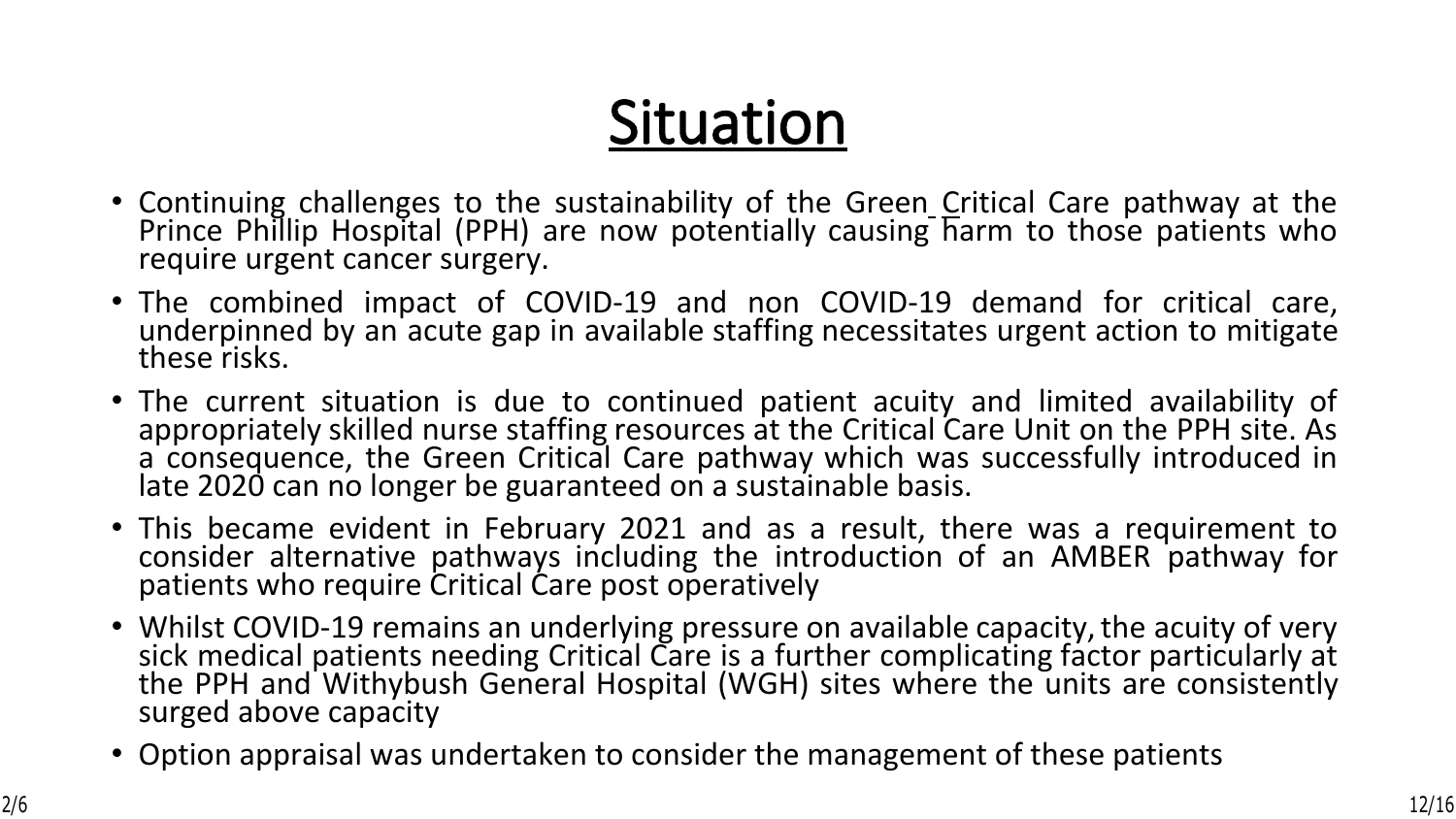# **Risks and Mitigation**

**Risk**

**That patients can not access Green pathway and as such there is a delay in surgical procedures resulting in increased emergency cases and late cancellation of surgery.**

**Options considered to mitigate risks:** 

- **Option 1**
- Clinicians to take a risk assessment on not continuing with the Green Pathway for Elective patients.
- Health Board assume the risk of moving away from the National Pathway to provide a Green Pathway or a Green Site.
- **Option 2**
- Locate a 24/7, 7 days per week, Green pathway ward at Glangwili General Hospital (GGH) and move all the Colorectal and Urology patients that require post operative High Dependency Unit. Continue with the Head and Neck, ENT and Endocrinology inpatient workload.
- Ophthalmology urgent patients continue via Madog Suite.
- Paediatric surgery continues to be facilitated via the Day Surgery Unit (DSU) at GGH.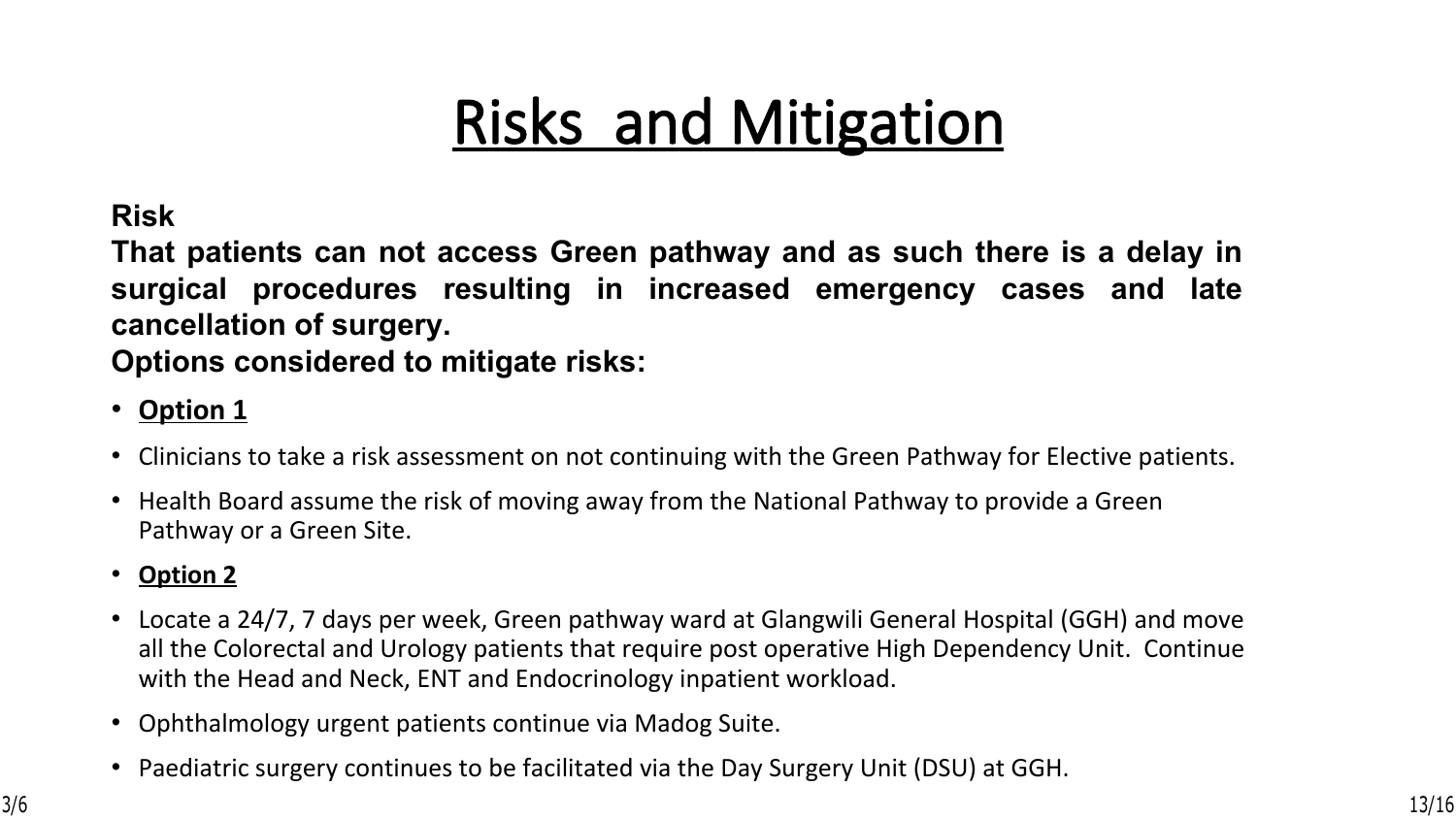# **Risks and Mitigation**

### • **Option 3**

- Agree to cap all unscheduled care admissions into PPH critical care with treat, stabilise and transfer.
- All new patients that require admission to Critical Care Unit (CCU) move to GGH.
- Flip the existing CCU to accommodate Green Pathway elective patients requiring HDU post op by stabilising patients and transferring to GGH.

### • **Option 4**

- Move all elective colorectal surgery for patients requiring HDU post operative to Bronglais General Hospital (BGH).
- HDU would remain Amber and there would be a risk around Delayed Transfers of Care (DTOC) patients.
- **Option 5**
- To develop a hybrid across all sites with cancer surgery being introduced on all sites supported by Green ward space with an amber Critical care pathway.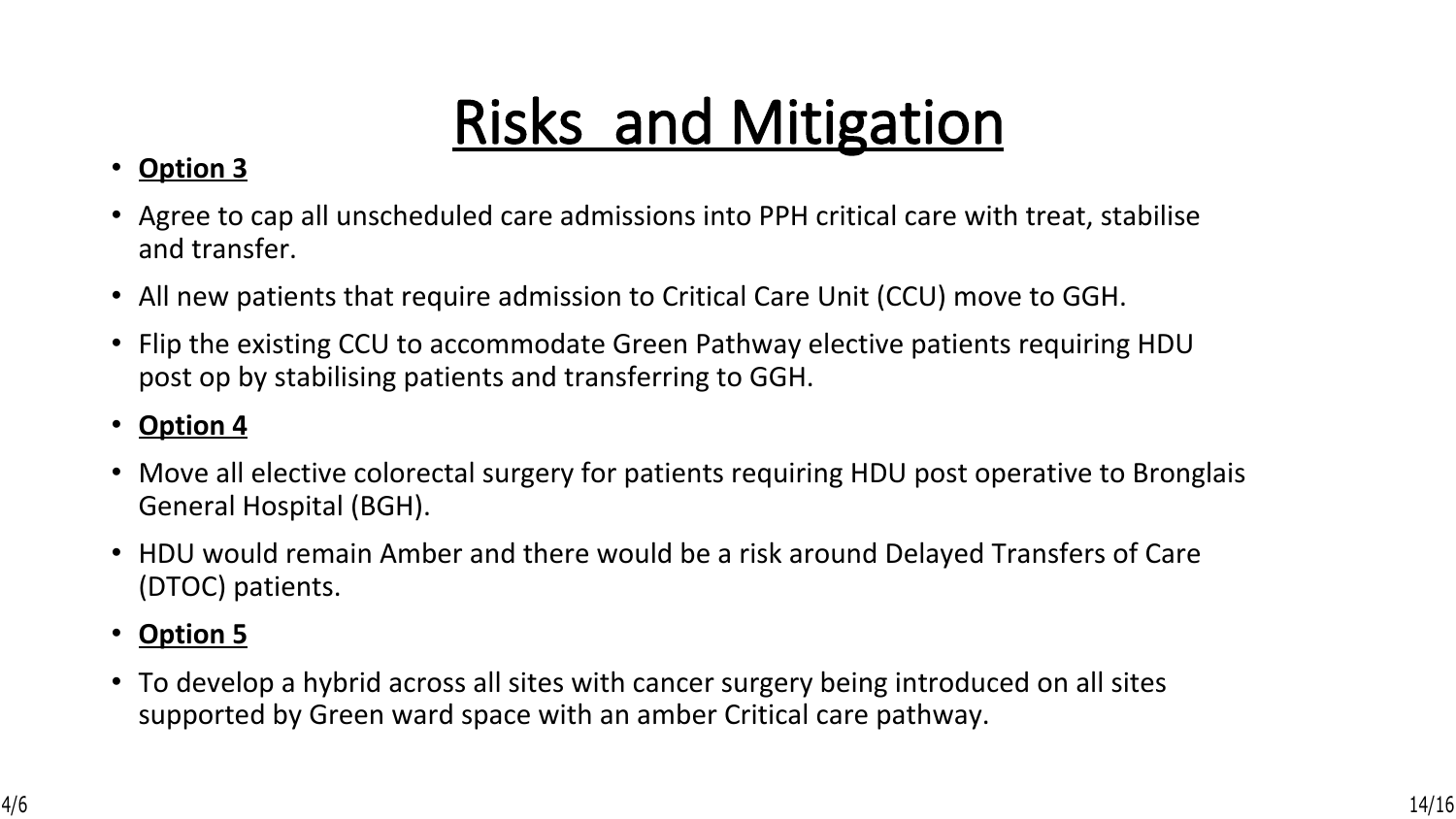## **Mitigation**

### **Mitigation of risk**

- To support service discussions full risk assessments were undertaken by a multi- professional team and through careful Risk Assessments and identifying control measures Option 5 was agreed and implemented.
- The full Risk Assessment is Included in a separate document.
- The risks and the associated control measures are regularly monitored through the Acute Bronze (multi-professional) Group and any exceptions escalated through the Goverance structure to Tactical and Gold Command as necessary.